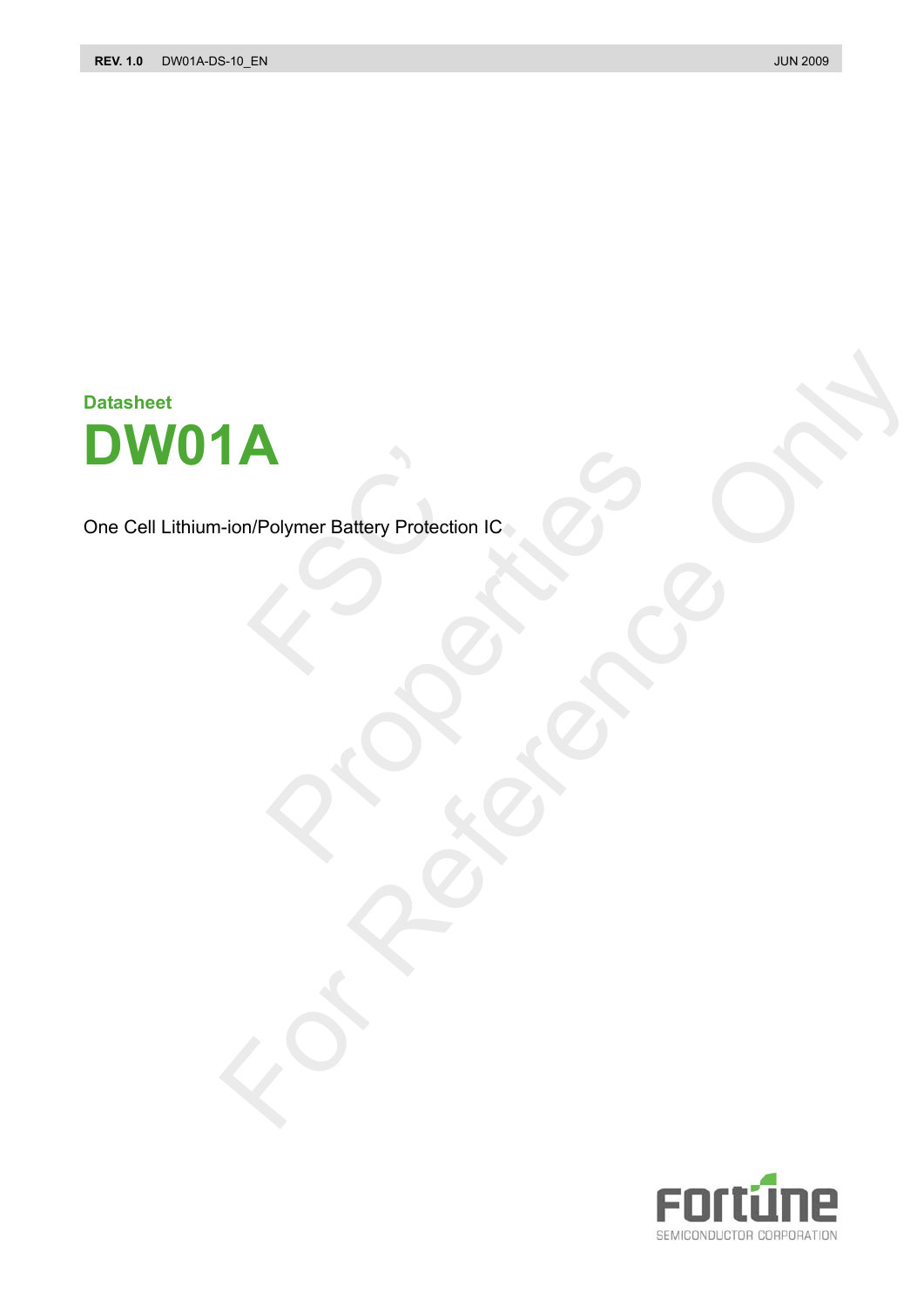### **Fortune Semiconductor Corporation**  富晶電子股份有限公司

28F., No.27, Sec. 2, Zhongzheng E. Rd., Danshui Town, Taipei County 251, Taiwan Tel.:886-2-28094742 Fax:886-2-28094874 www.ic-fortune.com

FSC'

This manual contains new product information. **Fortune Semiconductor Corporation** reserves the rights to modify the product specification without further notice. No liability is assumed by **Fortune Semiconductor Corporation** as a result of the use of this product. No rights under any patent accompany the sale of the product. For Reference Contains a Construction of the Construction of the Construction of the Construction of the Construction of the Construction of the Construction of the Construction of the Construction of the Construction of t

Richards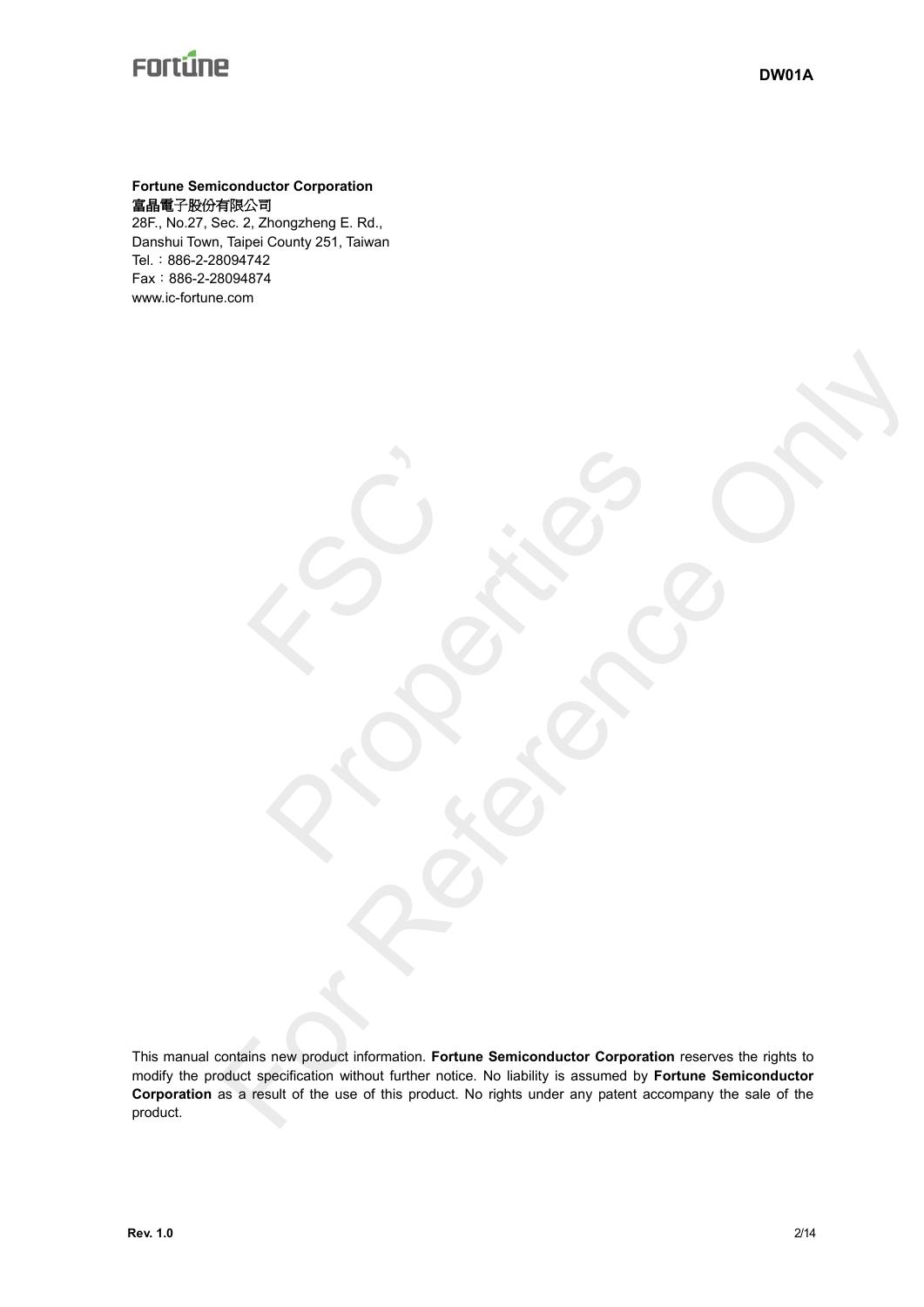# **Enrtine**

### **1. General Description**

The DW01A battery protection IC is designed to protect lithium-ion/polymer battery from damage or degrading the lifetime due to overcharge, overdischarge, and/or overcurrent for one-cell lithium-ion/polymer battery powered systems, such as cellular phones.

The ultra-small package and less required external components make it ideal to integrate the DW01A into the limited space of battery pack. The accurate ±50mV overcharging detection voltage ensures safe and full utilization charging. The very low standby current drains little current from the cell while in storage. make it ideal to integrate the DWOIA<br>
signace of battery pack. The accurate covering of CNCHARGE PROTECTION<br>
any dignal decide with the current from the cell while in<br>
the current from the cell while in<br>
experiment of the

#### **2. Features**

- **•** Reduction in Board Size due to Miniature **Package SOT-23-6.**  n Board Size due to Miniature<br>
17-23-6.<br>
uliescent Current at 3µA<br>
Overdischarge Current at 3µA<br>
vercharge Protection Voltage
- z **Ultra-Low Quiescent Current at 3μA (Vcc=3.9V).**
- z **Ultra-Low Overdischarge Current at 3μA (Vcc=2.0V).**
- z **Precision Overcharge Protection Voltage 4.3V ± 50mV**
- **Load Detection Function during Overcharge Mode.**
- **Two Detection Levels for Overcurrent Protection.**
- **Delay times are generated by internal circuits. No external capacitors required.**

## **3. Ordering Information**

### **DW01A-G**

PACKAGE TYPE SOT-23-6(G stands for Green-Package)

TEMPERATURE RANGE -40°C~+85°C

OVERCHARGE PROTECTION 4.3V± 50mV

- **4. Applications**
- z **Protection IC for One-Cell Lithium-Ion / Lithium-Polymer Battery Pack**  Properties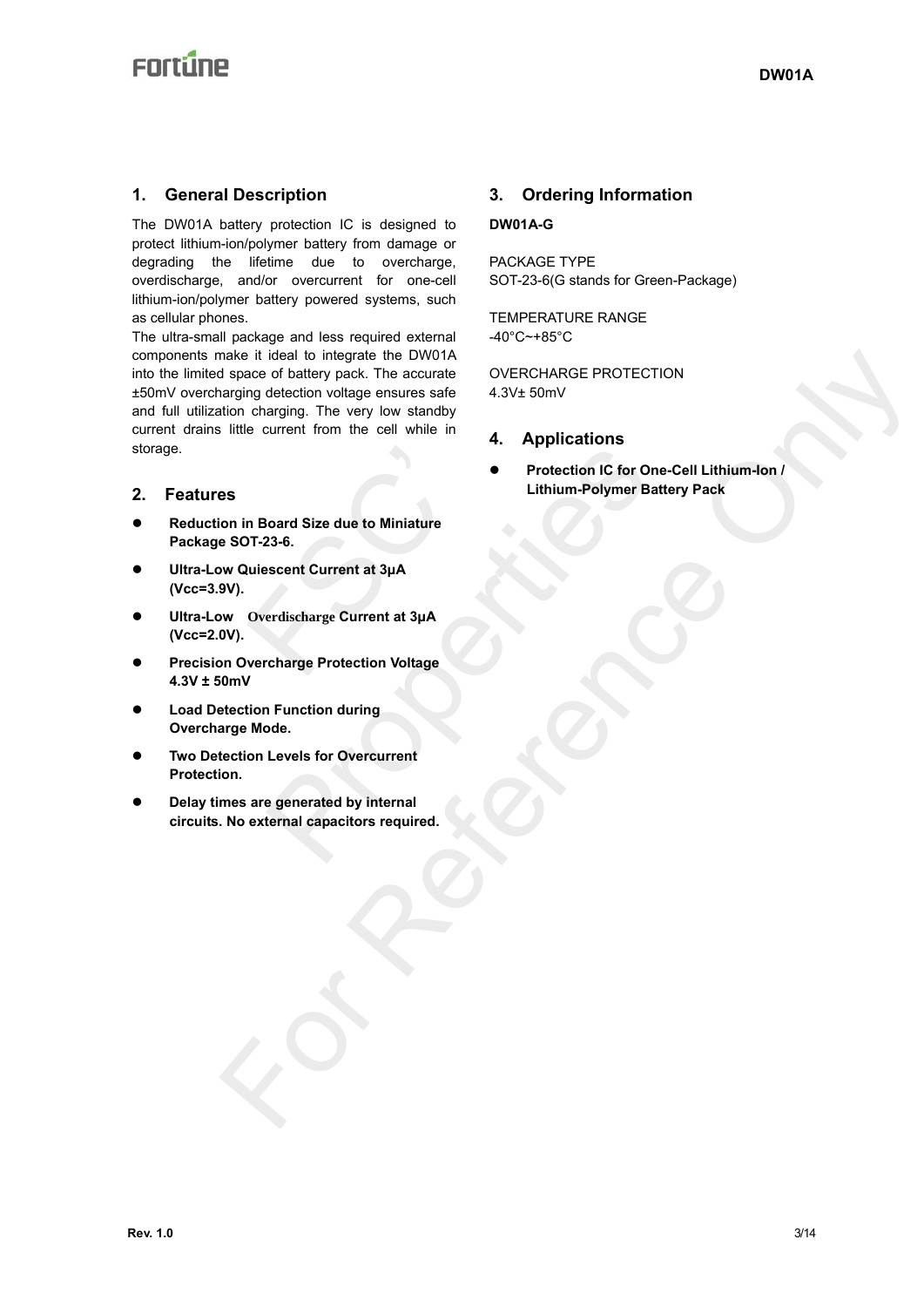### **5. Product Name List**

| <b>IModel</b> | Package         | Overcharge<br><b>detection</b><br>voltage<br>[VOCP](V) | <b>Overcharge</b><br>Irelease<br>voltage<br>[VOCR] (V) | detection<br>voltage<br>[VODP] (V) | Overdischarge   Overdischarge   Overcurrent<br><b>release</b><br>voltage<br>[VODR] (V) | detection<br>voltage<br>$[VOI1]$ (mV) |
|---------------|-----------------|--------------------------------------------------------|--------------------------------------------------------|------------------------------------|----------------------------------------------------------------------------------------|---------------------------------------|
| <b>IDW01A</b> | <b>SOT-23-6</b> | 4.300+0.050                                            | l4.100±0.050                                           | $2.40 + 0.100$                     | $3.0 + 0.100$                                                                          | $150 + 30$                            |

### **6. Pin Configuration and Package Marking Information**

| Pin No.<br><b>Symbol</b><br><b>Description</b><br>MOSFET gate connection pin for discharge control<br>$\mathbf{1}$<br>OD<br>6<br>5<br>$\overline{4}$<br>$\overline{2}$<br>CS<br>Input pin for current sense, charger detect<br>A<br>$\mathsf 3$<br>$_{\rm OC}$<br>MOSFET gate connection pin for charge control<br><b>DW01</b><br>$\overline{\mathbf{4}}$<br>TD<br>Test pin for reduce delay time<br><b>VCC</b><br>Power supply, through a resistor (R1)<br>$\overline{5}$<br>$\mathbf 1$<br>$\overline{c}$<br>$\ensuremath{\mathsf{3}}$<br>6<br><b>GND</b><br>Ground pin<br>А<br>Top Point and Under_line: Lot No.<br>Bottom Point: Year<br>w : week, $A \sim Z$ & $\underline{A} \sim \underline{Z}$ | Pin Configuration and Package Marking Information |  |  |
|--------------------------------------------------------------------------------------------------------------------------------------------------------------------------------------------------------------------------------------------------------------------------------------------------------------------------------------------------------------------------------------------------------------------------------------------------------------------------------------------------------------------------------------------------------------------------------------------------------------------------------------------------------------------------------------------------------|---------------------------------------------------|--|--|
|                                                                                                                                                                                                                                                                                                                                                                                                                                                                                                                                                                                                                                                                                                        |                                                   |  |  |
|                                                                                                                                                                                                                                                                                                                                                                                                                                                                                                                                                                                                                                                                                                        |                                                   |  |  |
|                                                                                                                                                                                                                                                                                                                                                                                                                                                                                                                                                                                                                                                                                                        |                                                   |  |  |
|                                                                                                                                                                                                                                                                                                                                                                                                                                                                                                                                                                                                                                                                                                        |                                                   |  |  |
|                                                                                                                                                                                                                                                                                                                                                                                                                                                                                                                                                                                                                                                                                                        |                                                   |  |  |
|                                                                                                                                                                                                                                                                                                                                                                                                                                                                                                                                                                                                                                                                                                        |                                                   |  |  |
|                                                                                                                                                                                                                                                                                                                                                                                                                                                                                                                                                                                                                                                                                                        |                                                   |  |  |
|                                                                                                                                                                                                                                                                                                                                                                                                                                                                                                                                                                                                                                                                                                        |                                                   |  |  |

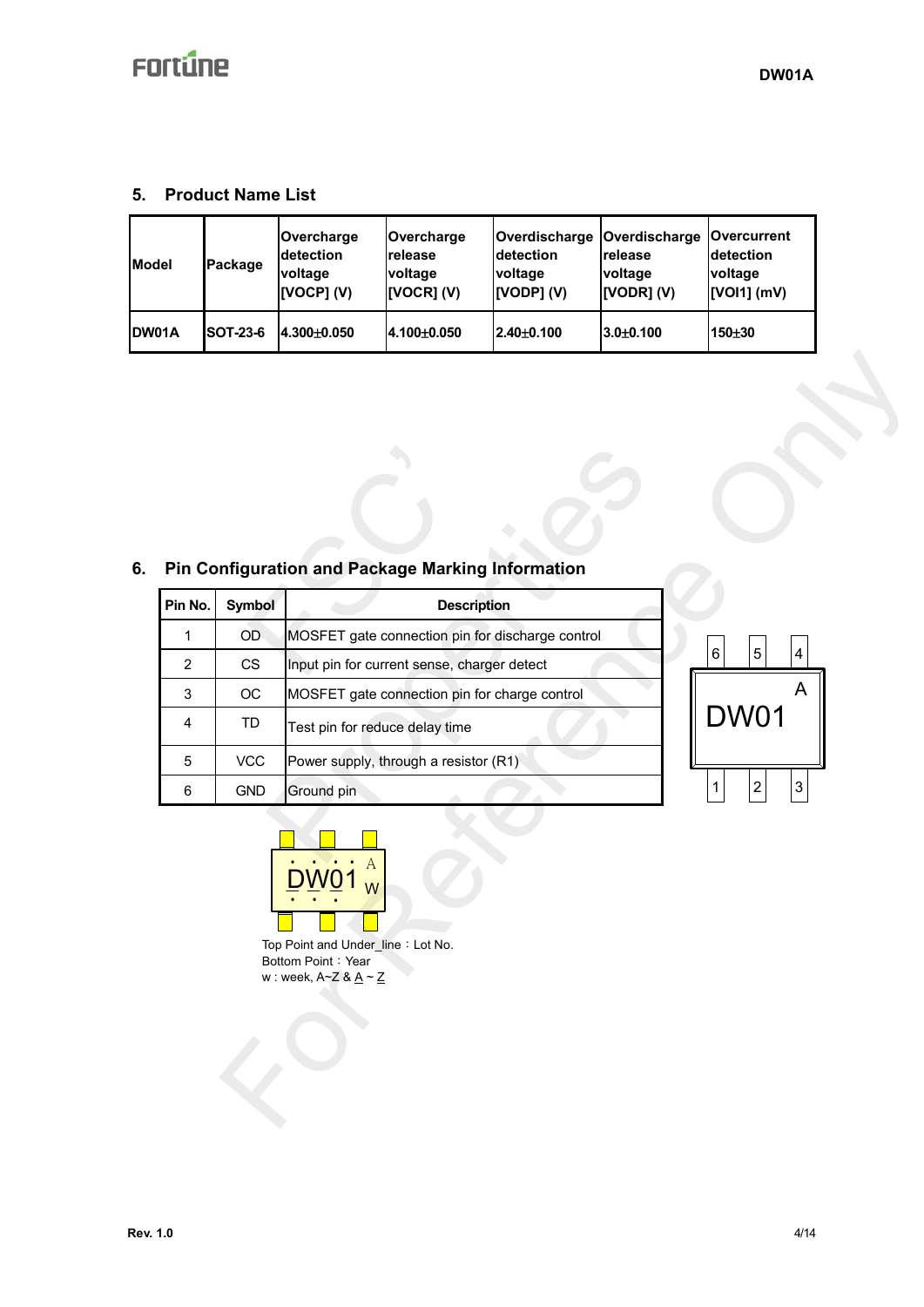## **7. Functional Block Diagram**



## **8. Typical Application Circuit**

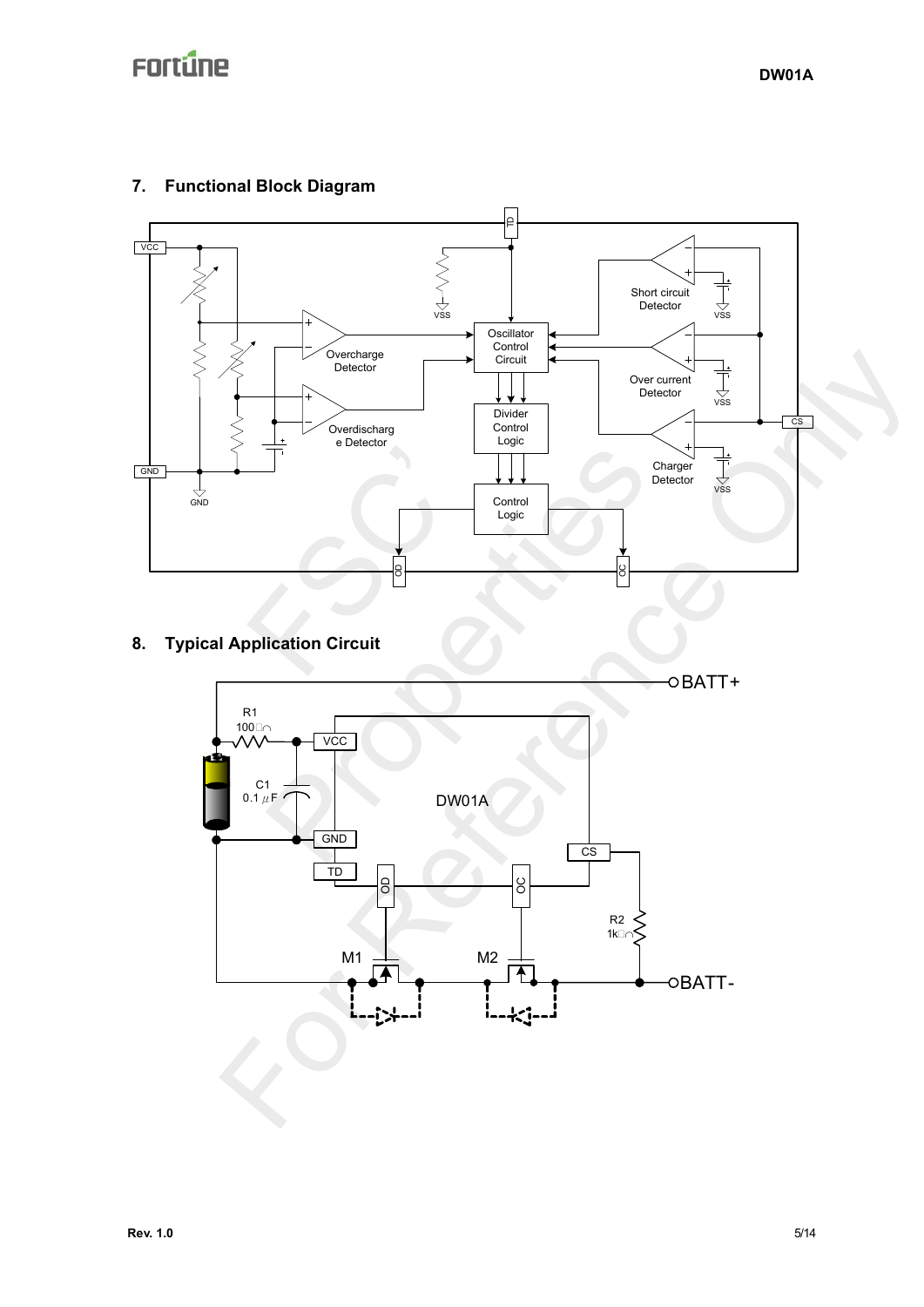### **9. Absolute Maximum Ratings**

(GND=0V, Ta=25°C unless otherwise specified)

| <b>Item</b>                         | Symbol     | Rating              | Unit |
|-------------------------------------|------------|---------------------|------|
| Input voltage between VCC and GND * | <b>VCC</b> | GND-0.3 to GND+10   | v    |
| OC output pin voltage               | <b>VOC</b> | VCC -24 to VCC +0.3 |      |
| OD output pin voltage               | <b>VOD</b> | GND-0.3 to VCC +0.3 | v    |
| CS input pin voltage                | <b>VCS</b> | VCC -24 to VCC +0.3 |      |
| Operating Temperature Range         | <b>TOP</b> | $-40$ to $+85$      | °С   |
| Storage Temperature Range           | <b>TST</b> | $-40$ to $+125$     | °С   |

Note: DW01A contains a circuit that will protect it from static discharge; but please take special care that no excessive static electricity or voltage which exceeds the limit of the protection circuit will be applied to it.

FSC' Range<br>
IST 40 to +125<br>
ins a circuit that will protect it from static discharge; but please ta<br>
ic electricity or voltage which exceeds the limit of the protection circuit.<br>
All the protection circuit will protect it from voltage<br>
andage<br>
There also the contains a circuit that will protect it from static discharge, but please take apecial care that not<br>
erature Range<br>
A contains a circuit that will protect it from static discharge, but plea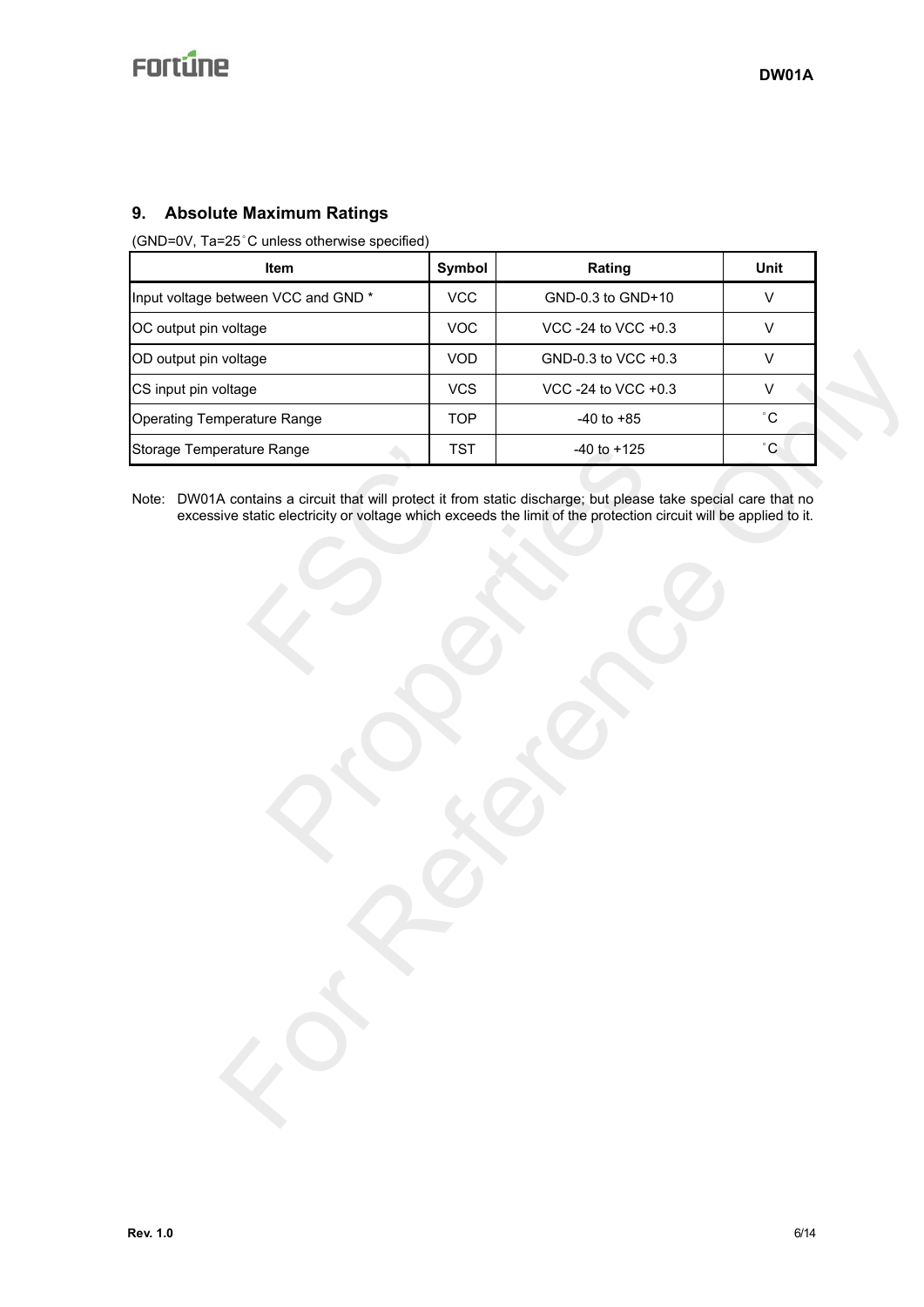### **10. Electrical Characteristics**

(Ta=25°C unless otherwise specified)

|                                               | <b>TEST CONDITIONS</b> | <b>SYMBOL</b>         | Min            | <b>Typ</b>      | <b>Max</b> | <b>UNIT</b> |
|-----------------------------------------------|------------------------|-----------------------|----------------|-----------------|------------|-------------|
| <b>Supply Current</b>                         | $VCC=3.9V$             | <b>ICC</b>            |                | 3.0             | 6.0        | $\mu$ A     |
| Overdischarge<br>Current                      | $VCC=2.0V$             | <b>IOD</b>            |                | 1.5             | 3          | $\mu$ A     |
| Overcharge Protection Voltage                 | DW01A                  | <b>VOCP</b>           | 4.25           | 4.30            | 4.35       | V           |
| Overcharge Release Voltage                    |                        | <b>VOCR</b>           | 4.05           | 4.10            | 4.15       | V           |
| Overdischarge Protection Voltage              |                        | <b>VODP</b>           | 2.30           | 2.40            | 2.50       | V           |
| Overdischarge Release Voltage                 |                        | <b>VODR</b>           | 2.90           | 3.00            | 3.10       | V           |
| Overcurrent Protection Voltage                |                        | <b>VOIP</b><br>(VOI1) | 120            | 150             | 180        | mV          |
| <b>Short Current Protection Voltage</b>       | $VCC=3.6V$             | <b>VSIP</b><br>(VOI2) | 1.00           | 1.35            | 1.70       | V           |
| Overcharge Delay Time                         |                        | <b>TOC</b>            |                | 80              | 200        | ms          |
| Overdischarge Delay Time                      | VCC=3.6V to 2.0V       | <b>TOD</b>            |                | 40              | 100        | ms          |
| Overcurrent Delay Time (1)                    | $VCC=3.6V$             | TOI1                  |                | 10              | 20         | ms          |
| Overcurrent Delay Time (2)                    | $VCC=3.6V$             | TOI <sub>2</sub>      |                | 5               | 50         | $\mu$ S     |
| <b>Charger Detection Threshold</b><br>Voltage |                        | <b>VCHA</b>           | $-1.2$         | $-0.7$          | $-0.2$     | V           |
| OD Pin Output "H" Voltage                     |                        | <b>VDH</b>            | <b>VCC-0.1</b> | <b>VCC-0.02</b> |            | V           |
| OD Pin Output "L" Voltage                     |                        | <b>VDL</b>            |                | 0.1             | 0.5        | V           |
| OC Pin Output "H" Voltage                     |                        | <b>VCH</b>            | <b>VCC-0.1</b> | <b>VCC-0.02</b> |            | V           |
| OC Pin Output "L" Voltage                     |                        | <b>VCL</b>            |                | 0.1             | 0.5        | V           |
|                                               |                        |                       |                |                 |            |             |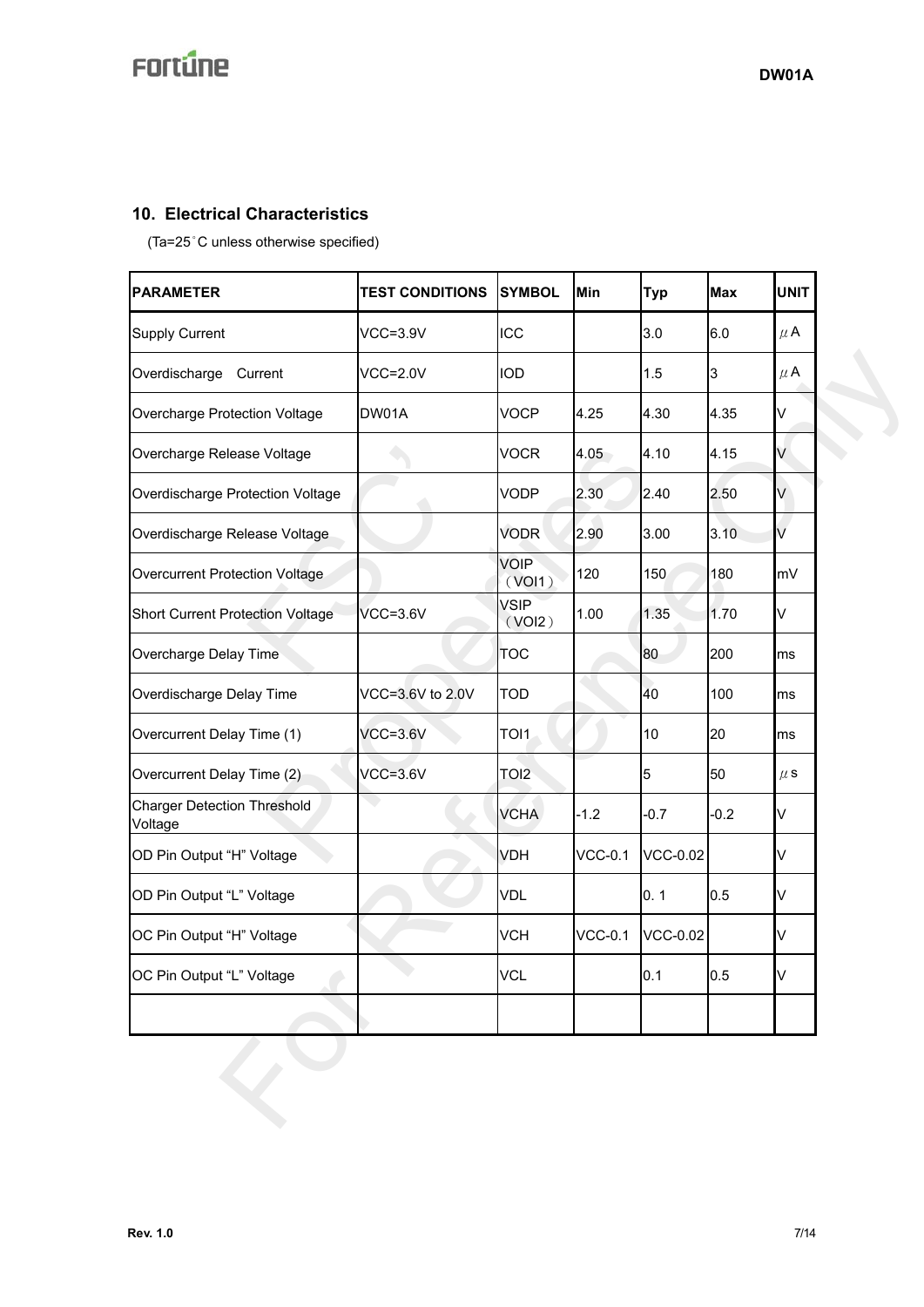### **11. Description of Operation**

#### 11.1 Normal Condition

If VODP<VCC<VOCP and VCH<VCS<VOI1, M1 and M2 are both turned on. The charging and discharging processes can be operated normally.

#### 11.2 Overcharge Protection

When the voltage of the battery cell exceeds the overcharge protection voltage (VOCP) beyond the overcharge delay time (TOC) period, charging is inhibited by turning off of the charge control MOSFET. The overcharge condition is released in two cases:

The voltage of the battery cell becomes lower than the overcharge release voltage (VOCR) through self-discharge.

The voltage of the battery cell falls below the overcharge protection voltage (VOCP) and a load is connected.

When the battery voltage is above VOCP, the overcharge condition will not release even a load is connected to the pack. battery cell becomes lower than<br>elease voltage (VOCR) through<br>the battery cell falls below the<br>tion voltage (VOCP) and a load is<br>y voltage is above VOCP, the<br>on will not release even a load is<br>ack.

#### 11.3 Overdischarge Protection

When the voltage of the battery cell goes below the overdischarge protection voltage (VODP) beyond the overdischarge delay time (TOD) period, discharging is inhibited by turning off the discharge control MOSFET.

The default of overdischarge delay time is 10ms. Inhibition of discharging is immediately released when the voltage of the battery cell becomes higher than overdischarge release voltage (VODR) through charging.

#### 11.4 Overcurrent Protection

In normal mode, the DW01A continuously monitors the discharge current by sensing the voltage of CS pin. If the voltage of CS pin exceeds the overcurrent protection voltage (VOIP) beyond the overcurrent delay time (TOI1) period, the overcurrent protection circuit operates and discharging is inhibited by turning off the discharge control MOSFET. The overcurrent condition returns to the normal mode when the load is released or the impedance between BATT+ and BATT- is larger than 500kΩ. The DW01A provides two overcurrent detection levels (0.15V and 1.35V) with two overcurrent delay time (TOI1 and TOI2) corresponding to each overcurrent detection level. chocking volco-projection wollage (VOCP) beyond the protection voltage (WDP) beyond the overcurrent protection<br>turning of the change control is electrometric condition restricts and discharging is investigated by the chang

#### 11.5 Charge Detection after Overdischarge

When overdischarge occurs, the discharge control MOSFET turns off and discharging is inhibited. However, charging is still permitted through the parasitic diode of MOSFET. Once the charger is connected to the battery pack, the DW01A immediately turns on all the timing generation and detection circuitry. Charging progress is sensed if the voltage between CS and GND is below charge detection threshold voltage (VCH). when the load is released or the total is released or the total is released or the provides two overcurrent detector at the voltage (VOCP) and a load is voltage (VOCP) and a load is voltage is above VOCP, the 11.5 Charge D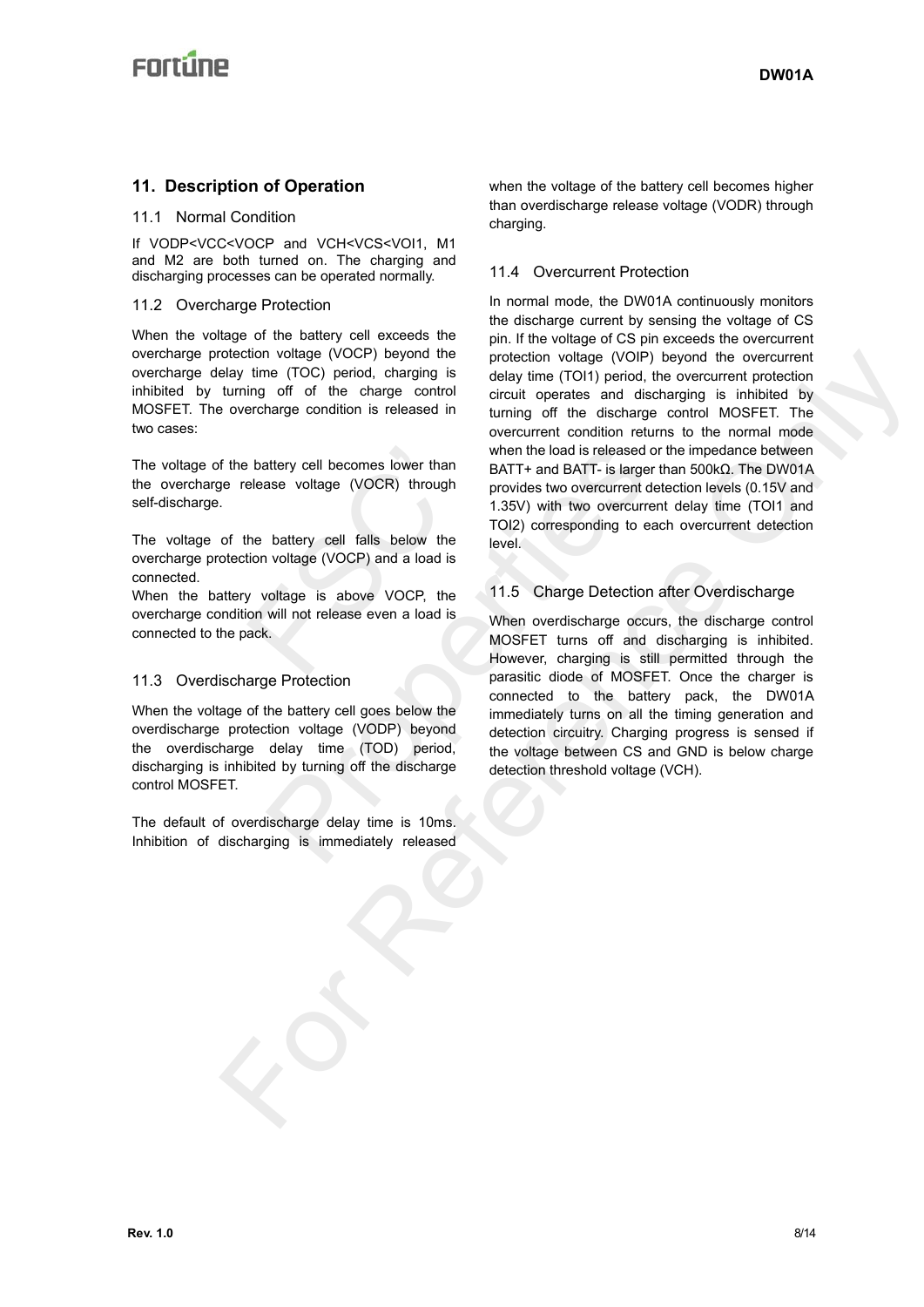## **Enrtime**

### **12. Design Guide**

#### 12.1 Selection of External Control MOSFET

Because the overcurrent protection voltage is preset, the threshold current for overcurrent detection is determined by the turn-on resistance of the charge and discharge control MOSFETs. The turn-on resistance of the external control MOSFETs can be determined by the equation: RON=VOIP/ (2 x IT) (IT is the overcurrent threshold current). For example, if the overcurrent threshold current IT is designed to be 3A, the turn-on resistance of the external control MOSFET must be 25mΩ. Be aware that turn-on resistance of the MOSFET changes with temperature variation due to heat dissipation. It changes with the voltage between gate and source as well. (Turn-on resistance of MOSFET increases as the voltage between gate and source decreases). The model is dissipation. It<br>tion due to heat dissipation. It<br>resistance of MOSFET increases<br>ween gate and source decreases). WOUCH CHIENES WINTER WITHOUT CHIEN THE CHIENELES PROTECTION OF CHIENELES DEVELOPED TO A THE CHIENELES IS DEVELOPED TO A THE CHIENELES OF MOSFET INCREASES). the equation correct the forest<br>
members of the scheme of the state of the state of the state of the state of the state of the state of the state of the state of the state of the state of the state of the state of the stat

As the turn-on resistance of the external MOSFET changes, the design of the overcurrent threshold current changes accordingly.

#### 12.2 Suppressing the Ripple and Disturbance from Charger

To suppress the ripple and disturbance from charger, connecting R1 and C1 to VCC is recommended.

#### 12.3 Protection the CS pin

R2 is used for latch-up protection when charger is connected under overdischarge condition and overstress protection at reverse connecting of a charger.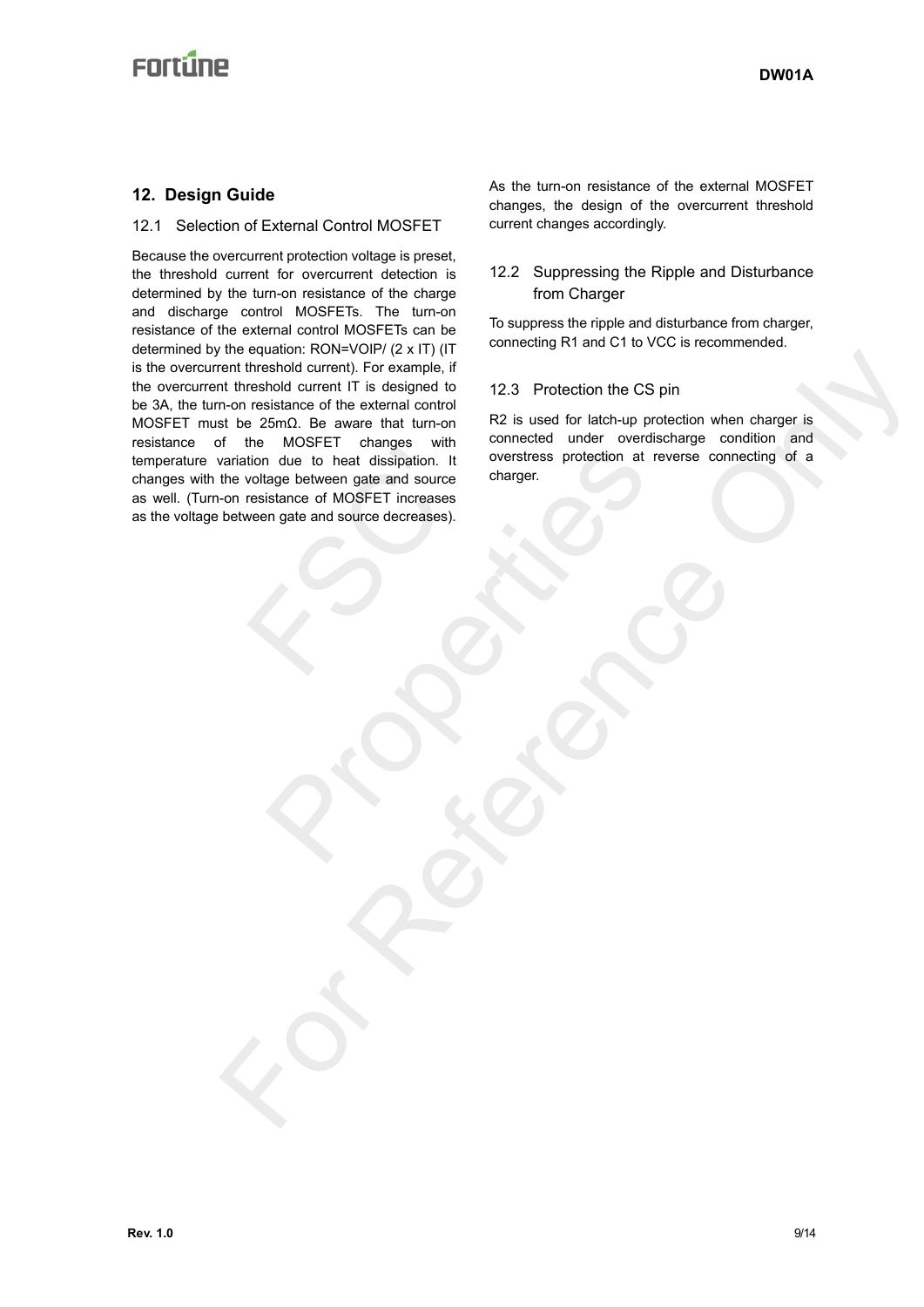## **13. Timing Diagram**

13.1 Overcharge Condition  $\rightarrow$  Load Discharging  $\rightarrow$  Normal Condition

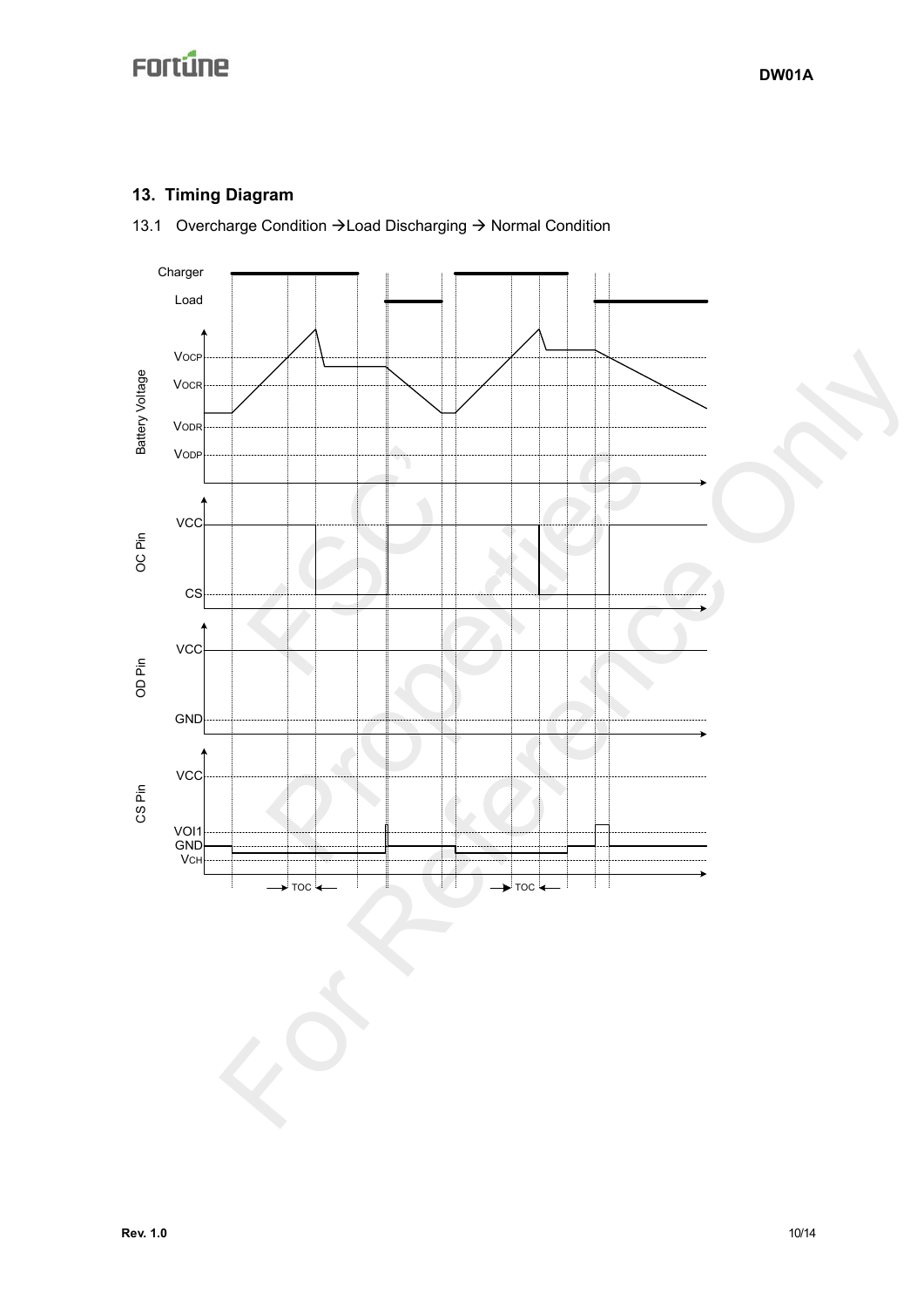

### 13.2 Overdischarge Condition  $\rightarrow$  Charging by a Charger  $\rightarrow$  Normal Condition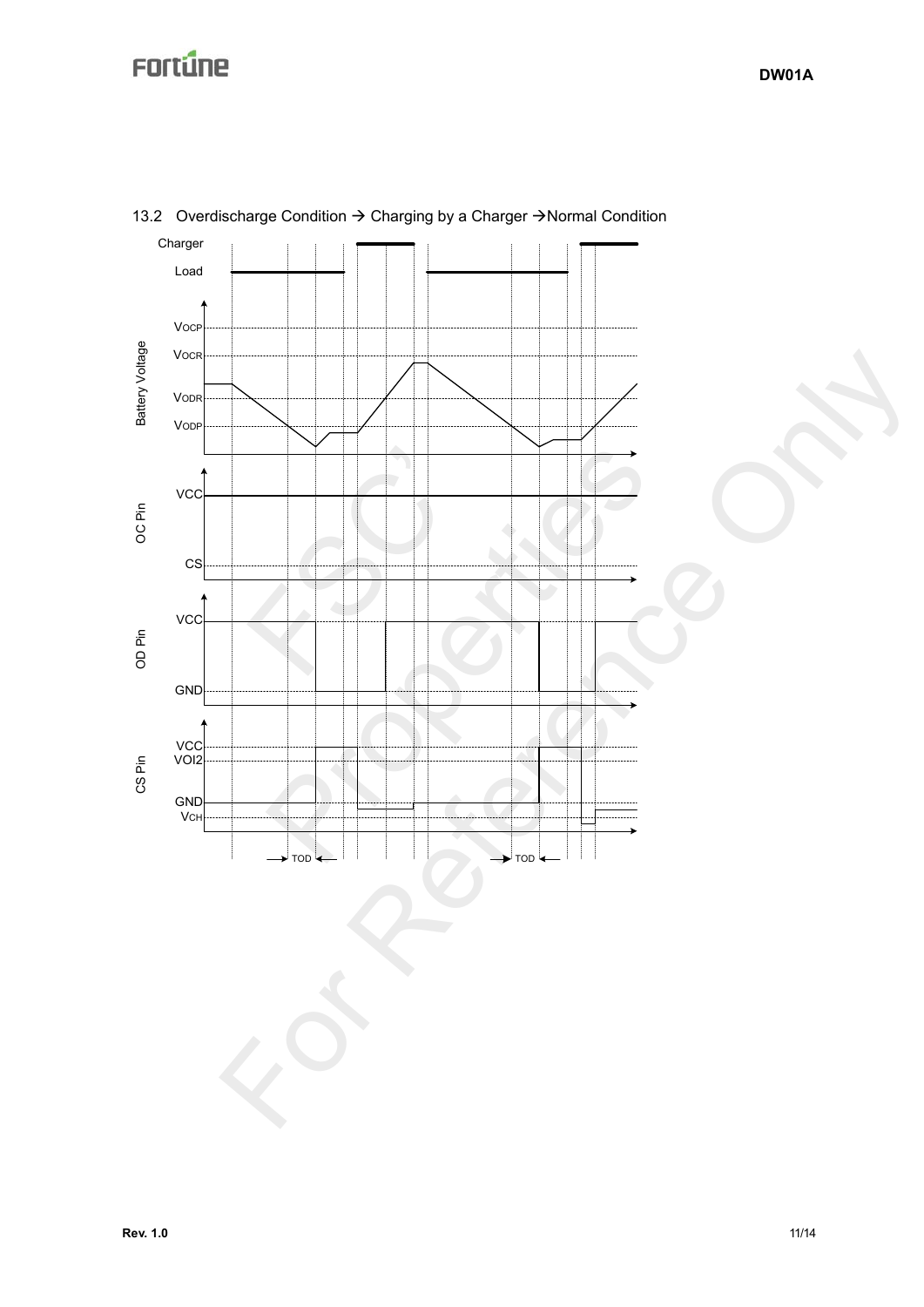

13.3 Over Current Condition  $\rightarrow$  Normal Condition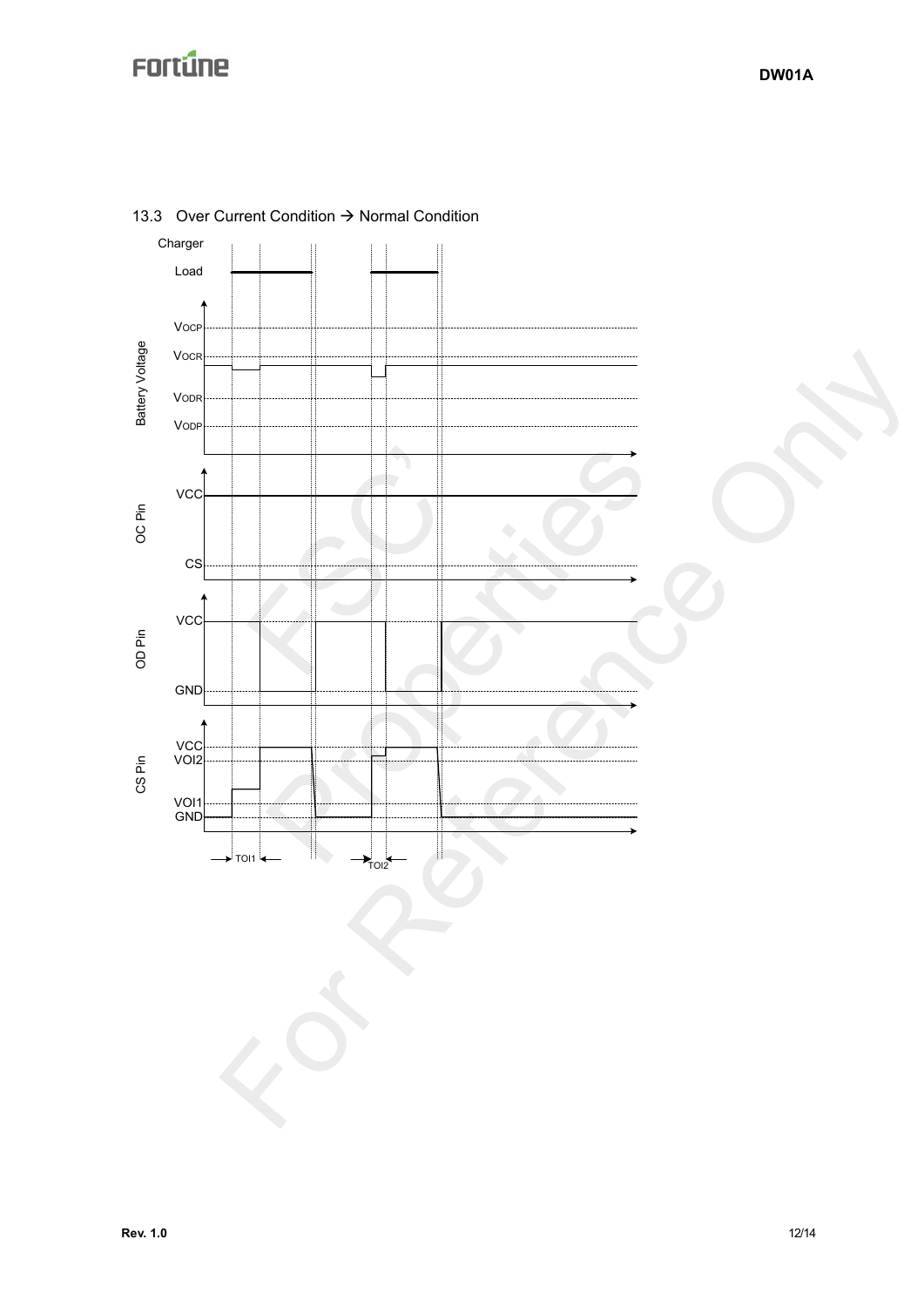### **14. Package Outline**







|                 |                        | Unit: mm     |                        |  |
|-----------------|------------------------|--------------|------------------------|--|
| <b>SYMBOL</b>   | MIN.                   | TYP.         | MAX.                   |  |
| A               | 1.05                   |              | 1.35                   |  |
| A1              | 0.05                   |              | 0.15                   |  |
| A <sub>2</sub>  | 1.00                   | 1.10         | 1.20                   |  |
| b               | 0.40                   |              | 0.55                   |  |
| b <sub>2</sub>  | 0.25                   |              | 0.40                   |  |
| c               | 0.08                   |              | 0.20                   |  |
| D               | 2.70                   | 2.90         | 3.00                   |  |
| E               | 2.60                   | 2.80         | 3.00                   |  |
| E <sub>1</sub>  | 1.50                   | 1.60         | 1.70                   |  |
| ı.              | 0.35                   | 0.45         | 0.55                   |  |
| L1              |                        | REF.<br>0.60 |                        |  |
| e               | BSC.<br>0.95           |              |                        |  |
| e1              | BSC.<br>1.90           |              |                        |  |
| θ               | $\overline{0^{\circ}}$ | $5^{\circ}$  | 10 <sup>o</sup>        |  |
| $\theta$ 1      | $3^{\circ}$            | $5^\circ$    | $\overline{7}^{\circ}$ |  |
| $\overline{02}$ | $\overline{6^{\circ}}$ | $8^{\circ}$  | $10^{\circ}$           |  |





DETAIL A

DETAIL A

**Dimension (Package B)** 





|                 |                             |      | Unit : mm   |  |
|-----------------|-----------------------------|------|-------------|--|
| <b>SYMBOL</b>   | MIN.                        | TYP. | MAX.        |  |
| A               | 1.050                       |      | 1.250       |  |
| A <sub>1</sub>  | 0.000                       |      | 0.100       |  |
| A <sub>2</sub>  | 1.050                       |      | 1.150       |  |
| h               | 0.300                       |      | 0.400       |  |
| c               | 0.100                       |      | 0.200       |  |
| D               | 2.820                       |      | 3.020       |  |
| E               | 1.500                       |      | 1.700       |  |
| F <sub>1</sub>  | 2.650                       |      | 2.950       |  |
| e               | 0.950 TYP                   |      |             |  |
| e1              | 1.800                       |      | 2.000       |  |
| L               | 0.700REF                    |      |             |  |
| $\overline{11}$ | 0.300                       |      | 0.600       |  |
| A               | $\overline{0}$ <sup>o</sup> |      | $8^{\circ}$ |  |